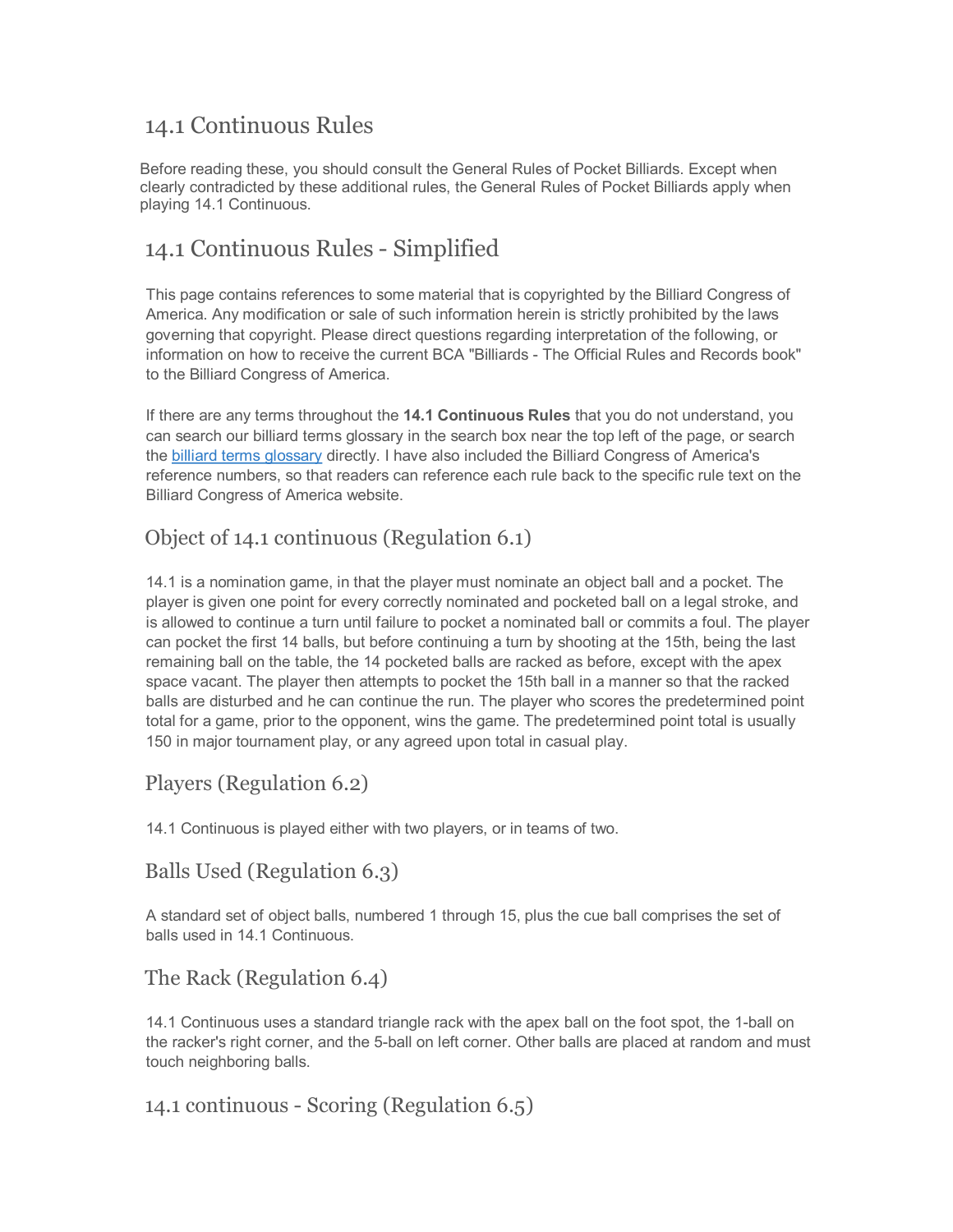Any ball legally pocketed counts as one point for the shooting player.

## 14.1 continuous - Opening Break (Regulation 6.6)

The starting player must either designate a ball and a pocket into which that ball will be pocketed and accomplish the shot, or cause the cue ball to contact a ball and then a cushion, plus cause two object balls to contact a cushion. Failure to meet at least one of the above requirements is a breaking violation. The offender's score has two points deducted as a penalty for each breaking violation. In addition, the opponent has the choice of either accepting the table in position, or having the balls re-racked and requiring the offending player to repeat the opening break. That choice continues until the opening break proceeds without breaking violation occurring, or until the opponent accepts the table in position. The three successive fouls rule does not apply to breaking violations. If the starting player scratches on a legal opening break, he or she is charged with a foul and assessed a one point penalty, which applies toward the Successive Fouls Penalties. The incoming player is awarded cue ball in hand behind the head string, with object balls in position.

#### 14.1 continuous - Rules of Play (Regulation 6.7)

- 1. A legally pocketed ball entitles a shooter to continue at the table until he or she fails to legally pocket a called ball on a shot. A player may shoot any ball, but before the shot, must designate the called ball and called pocket. Details such as kisses, caroms, combinations or cushions, all of which are legal, need not be indicated. Any additionally pocketed balls on a legal stroke are scored as one point for the shooter.
- 2. On all shots, a player must cause the cue ball to contact an object ball and then either pocket a numbered ball, or cause the cue ball or any numbered ball to contact a cushion. Failure to meet these requirements causes the player to incur a foul.
- 3. When the 14th ball of a rack is pocketed, play stops momentarily with the 15th ball remaining in position on the table. The 14 pocketed balls are then racked with the space at the foot spot vacant in the triangle. Player then continues, normally pocketing the 15th, or break ball, in such a manner as to have the cue ball carom into the rack and spread the balls to facilitate the continuance of his or her run. However, if the player is not compelled to shoot the 15th ball, he or she may shoot any ball desired. See the chart below for procedure if the 15th ball is pocketed on the same stroke as the 14th ball.

| Cue Ball<br>Lies<br>15th<br>Ball Lies | In the Rack                                                 | Not in Rack and<br>Not on Head Spot           | On the Head Spot                                |
|---------------------------------------|-------------------------------------------------------------|-----------------------------------------------|-------------------------------------------------|
|                                       | In the Rack 15th Ball to Foot Spot.<br>Cue Ball to Kitchen. | 15th Ball to Head<br>Spot.<br>Cue Ball as is. | 15th Ball to Center<br>Spot.<br>Cue Ball as is. |
|                                       | Pocketed 15th Ball to Foot Spot.<br>Cue Ball to Kitchen.    | 15th Ball to Foot<br>Spot.<br>Cue Ball as is. | 15th Ball to Foot Spot.<br>Cue Ball as is.      |
| On Head Spot                          | 15th Ball as is.                                            | N/A                                           | N/A                                             |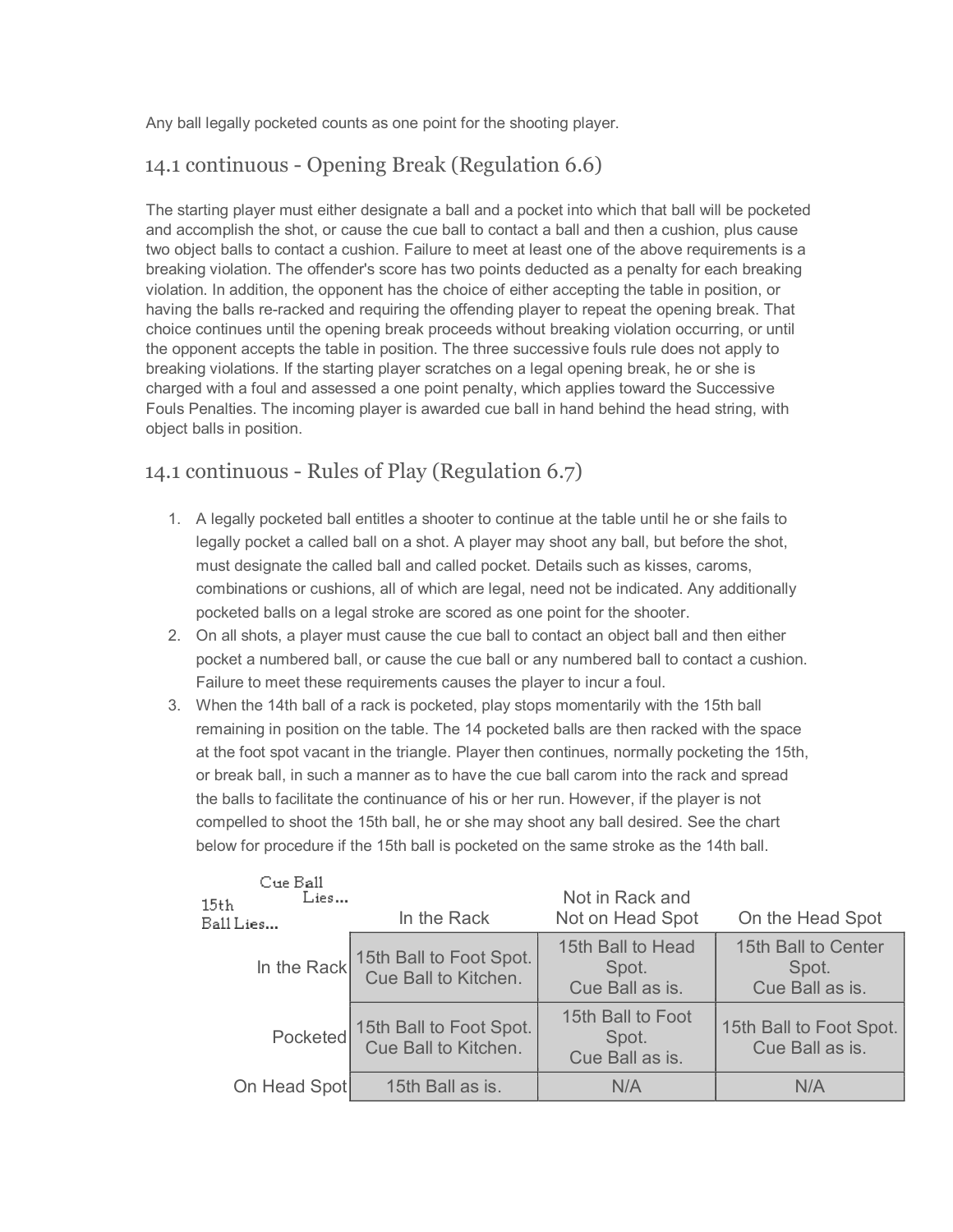|                                     | <b>Cue Ball to Center</b><br>Spot.            |     |     |
|-------------------------------------|-----------------------------------------------|-----|-----|
| In Kitchen<br>(not on Head<br>Spot) | 15th Ball as is.<br>Cue Ball to Head<br>Spot. | N/A | N/A |
| <b>Elsewhere</b>                    | 15th Ball as is.<br>Cue Ball to Kitchen.      | N/A | N/A |

- 4. \*on spot means to interfere with spotting a ball on the head spot.
- 5. A player may call a safety rather than an object ball for defensive purposes. Safety play is legal in 14.1 Continuous, but must comply with all applicable rules. The player's inning ends when a safety is played, and pocketed balls are not scored. Any object ball pocketed on a called safety is spotted.
- 6. A player may not catch, touch or in any way interfere with a ball as it travels toward a pocket or the rack area on a shot. Doing so is a special deliberate foul and is penalized one point for the foul and an additional 15 point penalty, for a total of 16 points. The incoming player then has choice of either accepting the table in position with the cue ball in hand behind the head string, or having all 15 balls re-racked and requiring the offending player to shoot under the requirements of the opening break.
- 7. If the 15th un-pocketed ball of a rack and/or the cue ball interferes with the triangle being lowered straight down into position for racking please refer to the chart above which indicates the proper manner of relocating balls. The gray boxes are those situations in which there is no interference, and both balls remain in position.
- 8. When a player has the cue ball in hand behind the head string, as after a scratch, and all the object balls are behind the head string, the object ball nearest the head string may be spotted upon request. If two or more balls are an equal distance from the head string, the player may designate which of the equidistant balls is to be spotted.

# Illegally Pocketed Balls (Regulation 6.8)

All illegally pocketed balls are spotted and and no penalties are assessed.

### Object Balls Leaving the Table (Regulation 6.9)

When object balls leave the table, the stroke is a foul. Any jumped ball(s) is spotted once the balls come to rest.

#### Cue Ball After Jumping Off Of The Table and a Scratch (Regulation 6.10)

The incoming player has cue ball in hand behind the head string, unless the provisions 2, 5, and 12 of Rule of Play above apply to the offender's foul and dictate alternate choices or procedures.

### Penalties for Fouls (Regulation 6.11)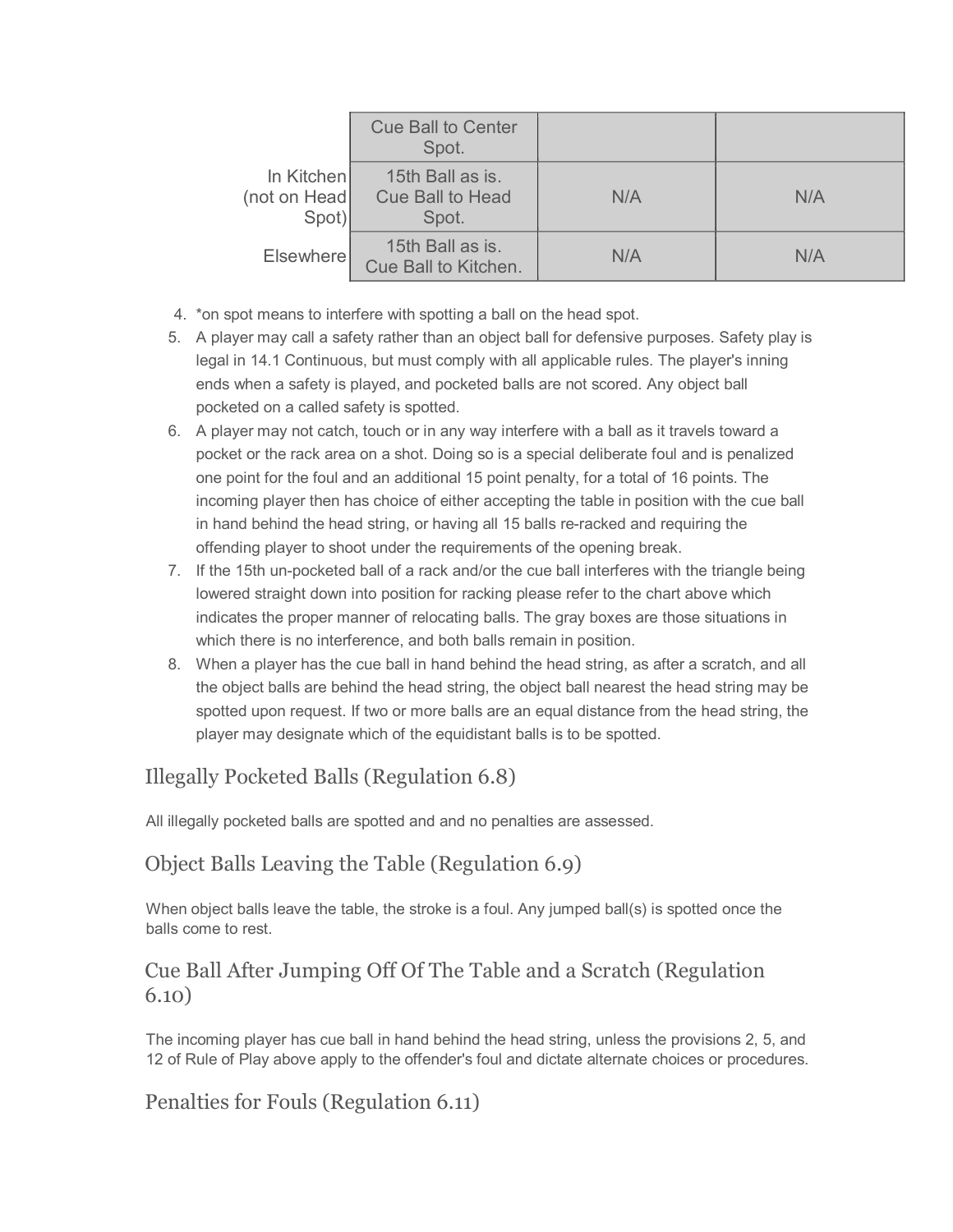One point is deducted for each foul incurred. Penalties are more severe for deliberate fouls (Rule of Play number 5 above) and the third Successive Fouls (See regulation 6.12 below). The incoming player accepts cue ball in position unless foul was a jumped cue ball, pocket scratch, deliberate foul or the third successive foul.

### Successive Foul Penalties (Regulation 6.12)

When a player commits a foul, penalization is one point, or more as appropriate, and a notation is made and posted by the scorer that the player is on a foul. The player remains on a foul until the next shot attempt, at which time the foul may be removed by successfully pocketing a called ball, or completing a legal safety. If failing to meet these requirements on the next turn at the table, the player is penalized one point. The notation is changed to on two fouls. If the player fails to meet the requirements of successfully pocketing a called ball or completing a legal safety on the third consecutive turn at the table, penalization is one point and an additional penalty of 15 points is assessed. A total of 18 points for three consecutive fouls equals 18 points. The commission of a third successive foul automatically clears the offender's record of fouls. The incoming player has the choice of:

- 1. Accepting the balls in position
- 2. Having all 15 balls re-racked and requiring the offending player to shoot under the requirements of the opening break.

Rules for the opening break apply. It should be emphasized that successive fouls must be committed in successive turns or playing attempts, not merely in successive innings. For example, if a player ends inning six with a foul, steps to the table for inning seven and fouls (player is on two fouls), and then begins inning eight with a legally pocketed ball before scratching on his second shot attempt of the inning, he has not committed three successive fouls, even though there were fouls in three successive innings. As soon as the player legally pocketed the ball to start inning eight, the two fouls were cleared. The player is, of course, on one foul when they play the first stroke attempt of inning nine.

## Note on Scoring (Regulation 6.13)

The deduction of penalty points can result in a player having negative scores. A running score can read minus one, minus two, minus 15, and so on. A player can win a game with a score of 150 while the opponent has scored only two fouls. The final score would read 150 to -2. If a player fouls on a shot that has not resulted in a pocketed ball, the point penalty is deducted from their score at the end of the previous inning. If a player fouls and pockets a ball on the same shot, that ball is spotted and the point penalty is deducted from their score at the end of the previous inning.

## Stalemate (Regulation 6.14)

If the referee declares that neither player is attempting to win from the current position, he or she will announce their decision, and each player will have three more turns at the table. Then, if the referee still feels that there is no progress towards a conclusion, he or she will declare a stalemate and the original breaker at the beginning of the game must execute a new break shot.